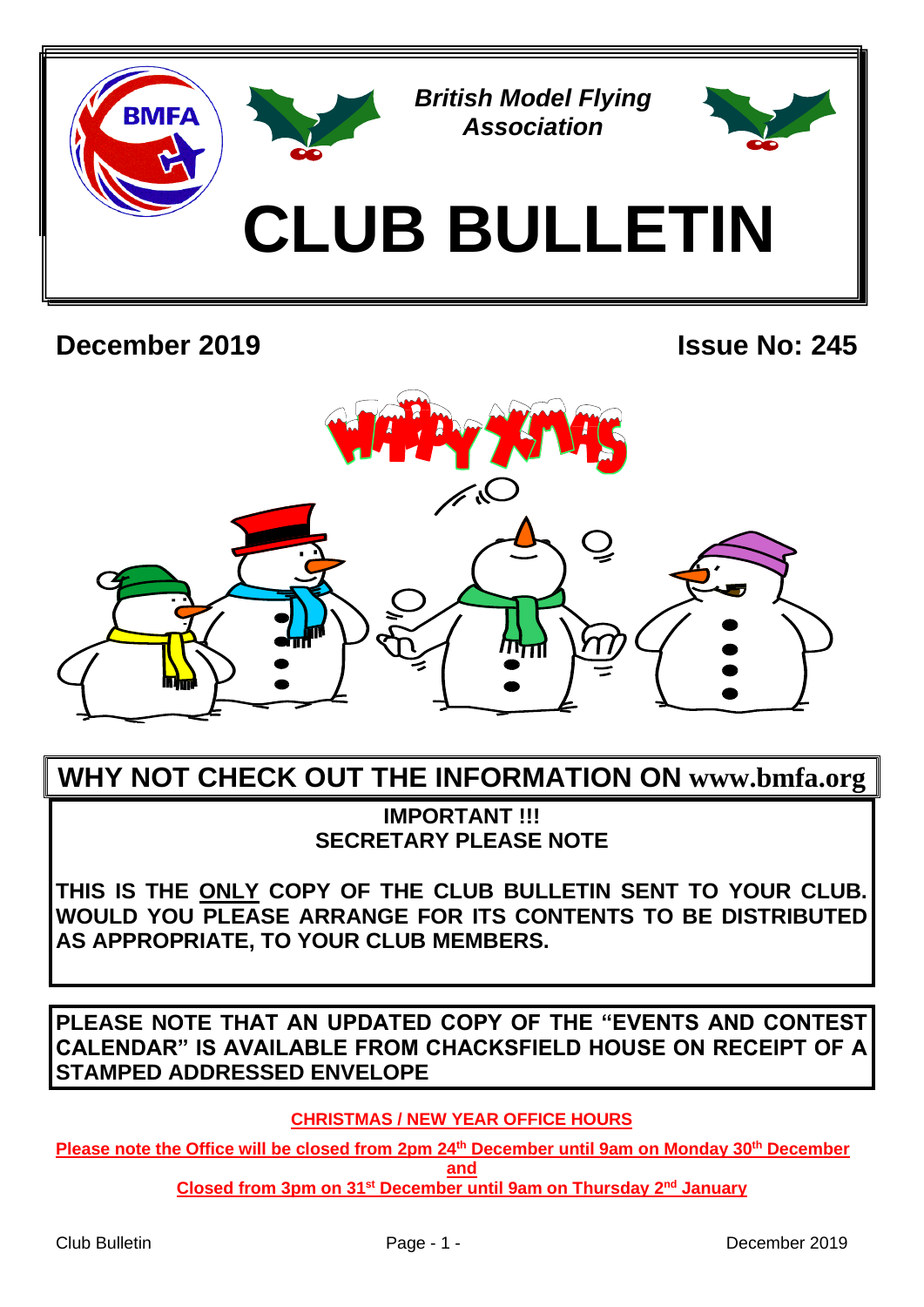There will be a Meeting of the Full Council on 11<sup>th</sup> January 2020 at 11.00am which is to be held at the Holiday Inn Leicester – Wigston 299 Leicester Road, Wigston, Leicester LE18 1JW

# **A G E N D A**

- 1 Apologies for Absence.
- 2 Request for permission to be absent.
- 3 To formally receive the following delegates:
	- a The RNMAA Delegate
- 4 To formally receive the Area Delegates to Council.**~**
- 5 To verify the voting strength of the meeting.
- 6 To co-opt Technical Committee Representatives to Council.**~**
- 7 To verify the final voting strength of the meeting.
- 8 To:**~**
	- a Note names of the Technical Committee Chairmen.
	- b Ratify Alternate FAI Delegate.
	- c Ratify the BMFA Delegates to other organisations.
	- d Ratify Council appointed sub-committees.
	- e Ratify Council appointed posts.
- 9 ASRC:
	- a To notify the result of a ballot for the election of members to fill ASRC vacancies. (Ref: ASRC ToR item (c))
	- b If necessary, the co-option of the ASRC Delegate to Council (if a Council Member is not already a member of the ASRC). (Ref: ASRC ToR item (a))
	- c Election of the Power Achievement Scheme Controller. (Ref: ASRC ToR item (h) (ii)
- 10 Correction and Adoption of the Minutes of the Full Council Meeting held on 12 th September 2019.
- 11 Matters/Actions Arising from the meeting on  $12<sup>th</sup>$  September 2019 that are not included elsewhere on this Agenda.
- 12 To receive a financial report from the Honorary Treasurer including the following proposal:
	- a That Council approves the expenditure of £830 from the development reserve for the purchase of equipment to be used by Areas to promote model flying within their respective Areas.

Northern Ireland Area

| 2               | 24" computer monitors (for flight Simulator) £100 each = £200 |      |
|-----------------|---------------------------------------------------------------|------|
|                 | <b>PA System</b>                                              | £370 |
|                 | Table runners (showing BMFA and NIAA)                         | £ 60 |
| North West Area |                                                               |      |
|                 | Projector                                                     | £200 |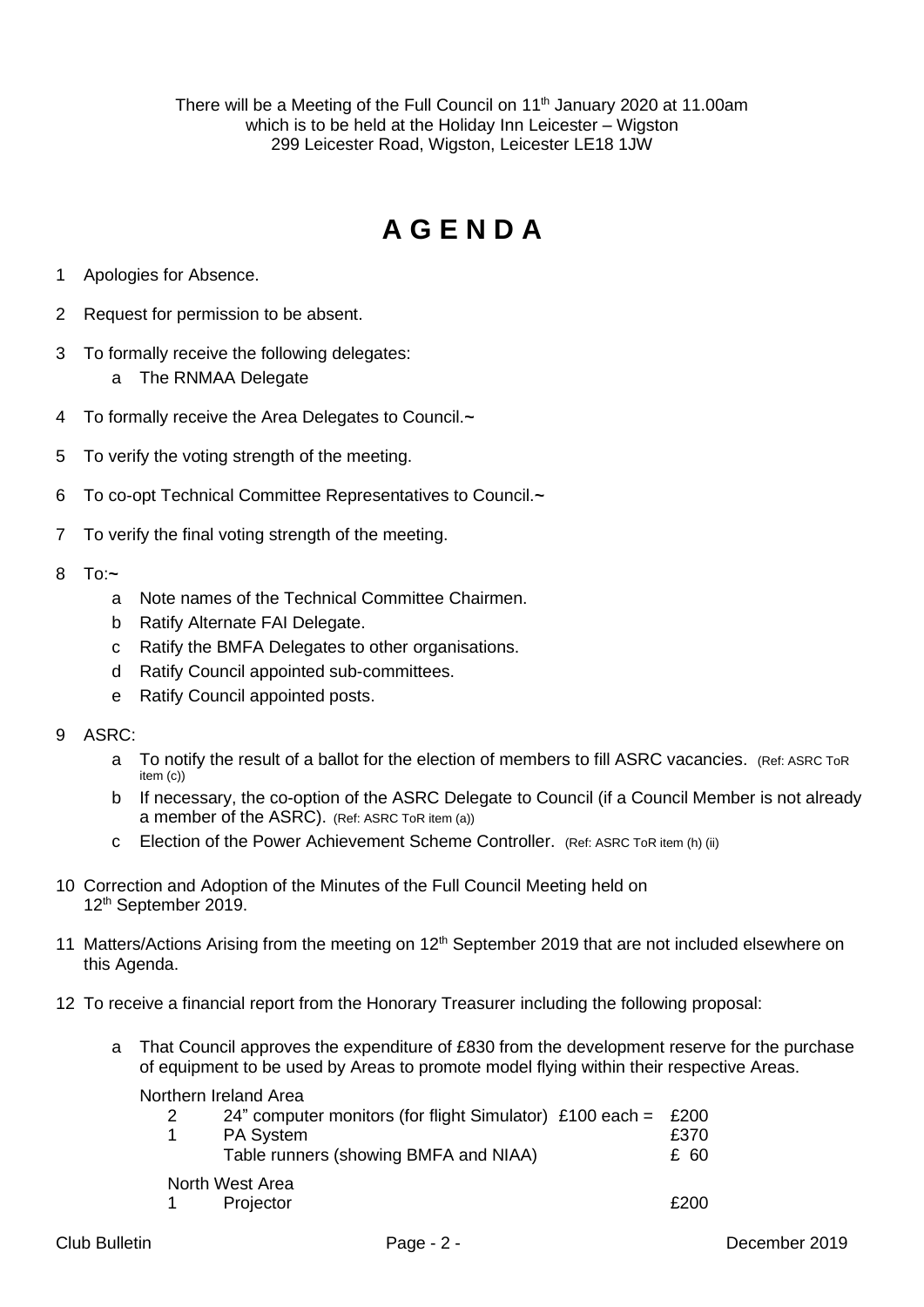- 13 International Teams for this year's World and European Championships:
	- a The ratification of Teams as at Agenda Appendix 13a).
	- b The ratification of Team Managers and Assistant Team Managers (where permitted) as at Agenda Appendix 13b).
- 14 Confirmation of the status of SAA and LMA insurance (Ref General Rule 2.1.6 Entry to Competitions.)
- 15 National Centre Update.
- 16 To receive a joint report from the Chairman and the Chief Executive Officer.
- 17 To receive a report from the Vice-Chairman to include the following proposals:
	- a General competition rules.
		- 2.1.3

Insert a new sub paragraph c) and renumber subsequent paragraphs

**(c) All technical committees and specialist bodies which intend to recommend teams for World and European championships shall notify the dates and venues of their team selection competitions to the BMFA competition secretary by the 1st week of March each year. The spring technical Council will then ratify the team selection competitions.**

b Amend the Council Handbook 3.2, insert new sub paragraph (c) and renumber subsequent paragraphs.

### **All proposals to amend all Rulebooks, Handbooks and the Articles of Association. Deleted text to be shown in strikethrough, new text bold and underlined.**

- 18 To receive a report from the Honorary Secretary.
- 19 To receive a report from the Technical Secretary to include the following proposal:
	- a **Council Handbook**

### **Appendix G – Formation of, and Terms of Reference for, Technical Committees. Section 1 – Formation**

*Divide paragraph (a) into two for clarity and add a new paragraph (underlined and in bold text) as follows:*

**(a) Definition**

The Council of the BMFA may set up and dissolve Technical Committees, as required, to deal with the various specialist model flying disciplines required to be covered by the Society's mandate.

Each Committee shall consist of not more than six directly elected representatives, not more than two from any one affiliated club, plus one representative from each of the recognised Specialist Bodies linked to that Committee.

### **Not more than two members of a particular Specialist Body may be elected or coopted to a Committee. If two are elected or co-opted then one of those two must act as the representative of the Specialist Body.**

It is a requirement that each such Committee must have a Full Council member as one of its members (Article 46). Council complies with this Article 46 by normally co-opting a representative from each of the Technical Committees to Council at the January Council meeting each year and to allow a channel for the Technical Committee to contribute to Council discussions.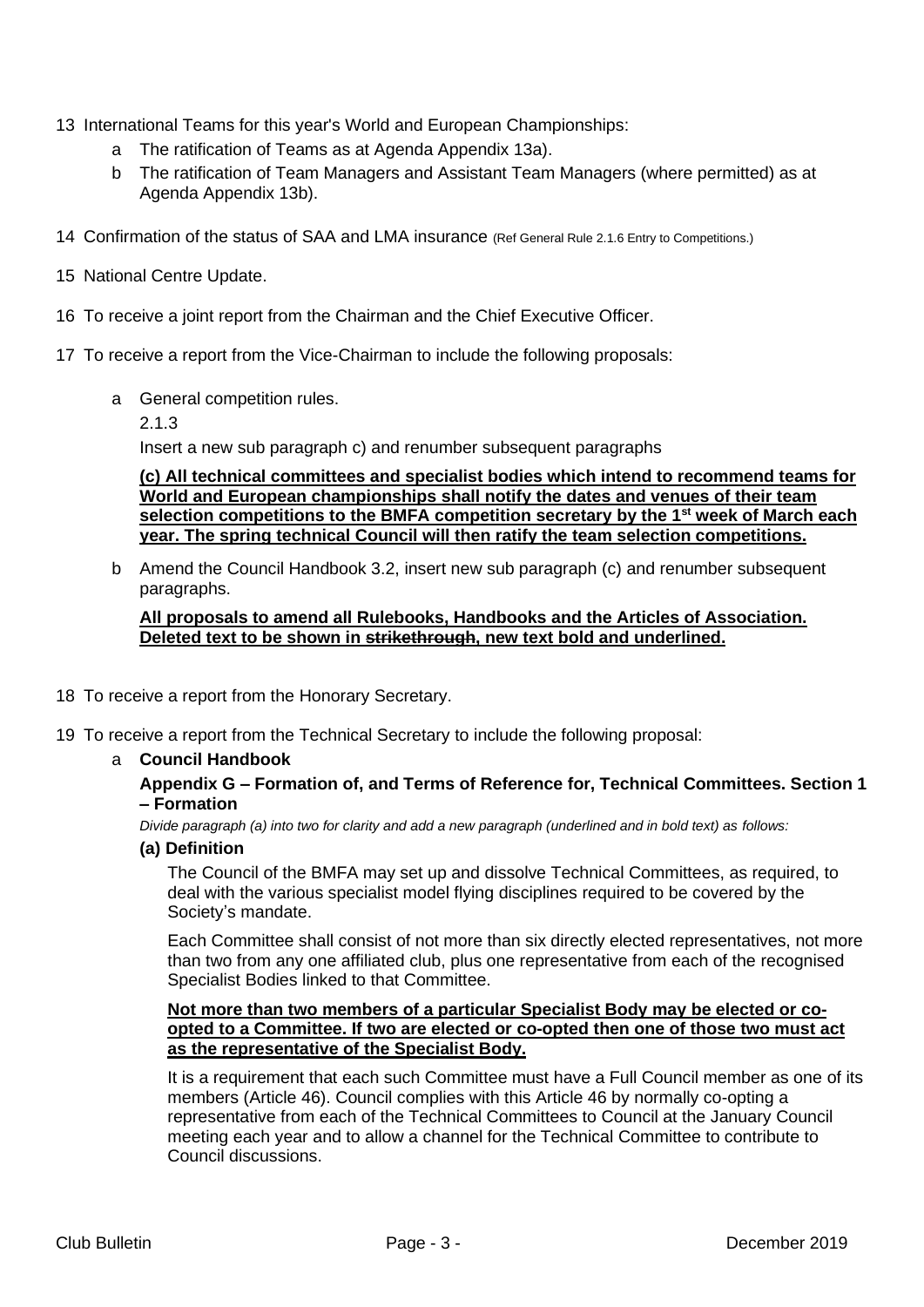- 20 To receive a report from the Competition Secretary to include:
	- a The receipt and ratification of any late contests for this year's FAI Calendar.
	- b The receipt of this year's BMFA contest fees as at Agenda Appendix 20b).
- 21 To receive a report from the Records Officer to include the following Record Claims:
	- a Thomas Goodwin (194117) Catapult Launch Glider 07/09/19 Lee Valley Athletics Centre 42.6 secs
	- b Nigel Frith (81659) F2G (Speed) 13/10/19 Barton Area Centralised 278.4 kph
	- c Anthony Hebb (035650) (*Originally presented to September 2019 Full Council Meeting*) F1R Duration – 28/04/19 Thames Valley Athletics Centre – 26 mins 33 secs
	- d Simon Bargery (205791) (*Originally presented to September 2019 Full Council Meeting*) CLG Duration – 2/7/19 Wickham Community Centre – 26.9 secs.
- 22 To receive a report from the FAI Delegate.
- 23 Update on Charitable Status (*Presented by Simon Vaitkevicius- Records Officer)*
- 24 To receive a proposal (*all proposals from any other source to go here* There are no proposals.
- 25 To receive any reports from the following Delegates (reports should be brief, preferably in writing and in advance).
	- a Royal Aero Club (RAeC)
	- b General Aviation Safety Council (GASCo)
	- c Air Prox
	- d Sport & Recreation Alliance
	- e General Aviation Awareness Council (GAAC)
	- f General Aviation Alliance (GAA)
	- g European Model Flying Union (EMFU)
- 26 To receive any reports from the following Committees and personnel (reports should be brief, preferably in writing and in advance):
	- a CAA Team
	- b Education Working Group
	- c Payload Challenge
	- d Computer Sub-Committee
	- e Safety Review Committee
	- f Achievement Scheme Review Committee
	- g BMFA News Publishers
	- h BMFA Archivist
	- i Club Support Officer
	- j PR Consultant
- 27 Any Other Business.

*Please note: Items for Any Other Business should be sent or handed to the Office Manager in writing before the meeting commences. This will be strictly enforced.*

*Any questions to be asked under AOB that require detailed answers should be previously advised to the Office Manager to allow preparation of replies.*

28 Date of next meeting.